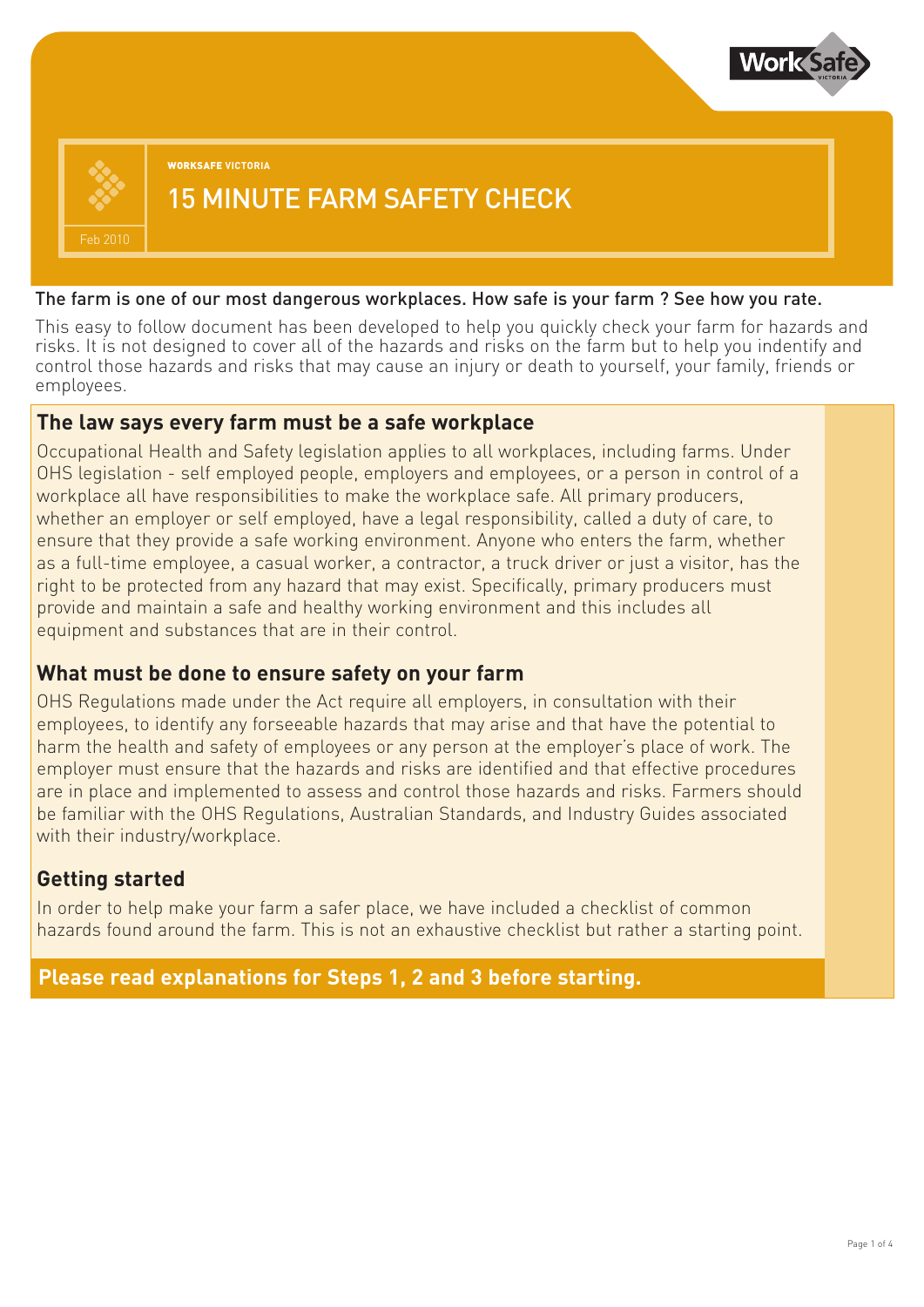## **1. Steps**

#### **Step 1**

Inspect the locations listed under the subject heading and answer the questions listed by ticking either the Yes or No box.

#### **Step 2**

Use the rating table to rate the hazards that receive a NO. You do this by asking yourself the questions in the rating table and entering a rating from 1 to 6 in the rating column. For example, an accident involving an unguarded PTO could kill or cause a permanent injury and could happen any time the PTO is being used, therefore this hazard would receive a rating of 1.

| How severely could it hurt someone                  | How likely is it to occur?  |                          |                                  |                                          |  |  |  |  |
|-----------------------------------------------------|-----------------------------|--------------------------|----------------------------------|------------------------------------------|--|--|--|--|
| or make them ill?                                   | Could happen at<br>any time | Could happen<br>sometime | Could happen, but<br>very rarely | Could happen, but<br>probably never will |  |  |  |  |
| Kill or cause permanent ill health<br>or disability |                             |                          |                                  |                                          |  |  |  |  |
| Long term illness or serious injury                 |                             |                          |                                  |                                          |  |  |  |  |
| Medical attention and days off work                 |                             |                          |                                  |                                          |  |  |  |  |
| First aid needed                                    |                             | 4                        |                                  |                                          |  |  |  |  |

#### **Step 3**

Now prioritise the hazards from 1-6. Those hazards that require immediate attention receive a 1. Once you have done this, you should list what control measure is required to control the hazard in the control measure column. And once you have put this in place, you can tick the hazard off in the completed column.

| Step 1                                                                                                                                                   |     |                | Step 2 | Step 3                                                                                                                                 |           |  |
|----------------------------------------------------------------------------------------------------------------------------------------------------------|-----|----------------|--------|----------------------------------------------------------------------------------------------------------------------------------------|-----------|--|
|                                                                                                                                                          | Yes | N <sub>0</sub> | Rating | Control measure required                                                                                                               | Completed |  |
|                                                                                                                                                          |     |                |        |                                                                                                                                        |           |  |
| Is the tractor fitted with an approved ROPS?                                                                                                             |     |                |        | Fit an approved ROPS.                                                                                                                  |           |  |
| Are guards fitted to equipment where there is a risk of<br>21<br>limbs, hair or clothing being caught (e.g. PTO, auger,<br>unquarded belts and pulleys)? |     |                |        | Replace broken PTO quard and<br>replace broken belt guard on air<br>  repair broken belt guard on air<br>  compressor in machine shed. |           |  |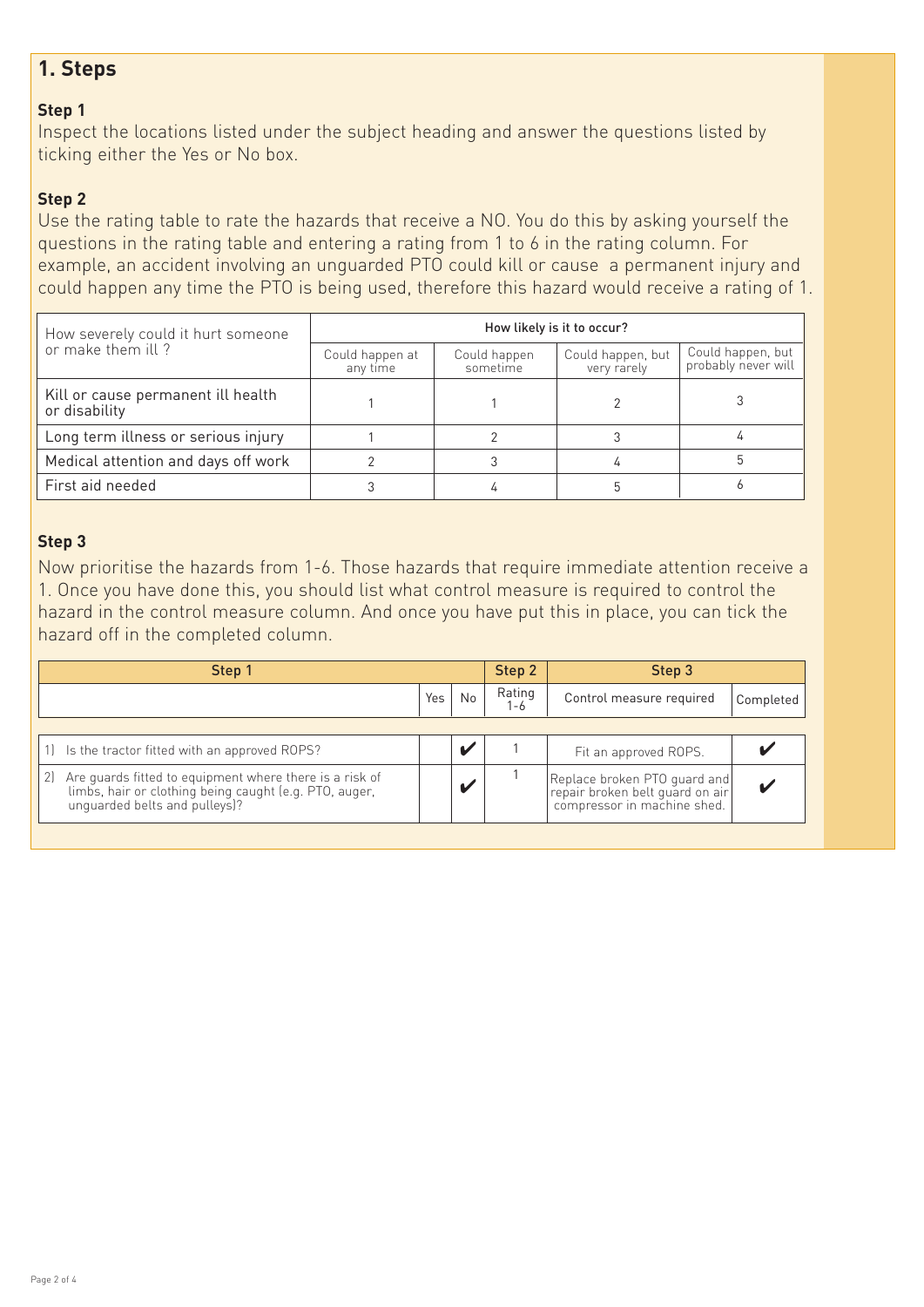# **2. Farm Safety Check List**

|    | Step 1                                                                                                                                             |     | Step 2 | <b>Step 3 Farm Safety Check</b> |                          |                   |
|----|----------------------------------------------------------------------------------------------------------------------------------------------------|-----|--------|---------------------------------|--------------------------|-------------------|
|    |                                                                                                                                                    | Yes | No     | Rating<br>1-6                   | Control measure required | Date<br>Completed |
|    | <b>Tractors and Equipment:</b>                                                                                                                     |     |        |                                 |                          |                   |
|    | 1) Is the tractor fitted with an approved ROPS?                                                                                                    |     |        |                                 |                          |                   |
| 21 | Are quards fitted to equipment where there is a risk of<br>limbs, hair or clothing being caught (e.g. PTO, auger,<br>unguarded belts and pulleys)? |     |        |                                 |                          |                   |
| 31 | Are children and adults prevented from riding on<br>tractors/towed implements?                                                                     |     |        |                                 |                          |                   |
| 4  | Do vehicles, such as quad bikes, carry loads in<br>accordance with the manufacturer's recommended<br>limits?                                       |     |        |                                 |                          |                   |
|    | 5) Are operators of vehicles familiar with the<br>manufacturer's instructions?                                                                     |     |        |                                 |                          |                   |
| 6J | Is hearing protection worn when using noisy<br>equipment?                                                                                          |     |        |                                 |                          |                   |
|    | Is there regular inspection and maintenance of<br>equipment,<br>e.g. all guards in place?                                                          |     |        |                                 |                          |                   |
| 81 | When inflating tyres, are precautions taken to prevent<br>injury from a tyre blowout?                                                              |     |        |                                 |                          |                   |
|    | 9) When moving equipment do you watch for power lines<br>and maintain safe distances?                                                              |     |        |                                 |                          |                   |
|    | 10) Are the tractor brakes functioning correctly?                                                                                                  |     |        |                                 |                          |                   |
|    | 11) Is the tractor only ever started from the operator's seat?                                                                                     |     |        |                                 |                          |                   |
|    | <b>Silos and Field Bins:</b>                                                                                                                       |     |        |                                 |                          |                   |
| 1  | Are augers and/or conveyors guarded to prevent limbs,<br>hair or clothing from getting caught?                                                     |     |        |                                 |                          |                   |
|    | 2) Are silos and field bins regularly inspected for structural<br>damage or wear?                                                                  |     |        |                                 |                          |                   |
| 3) | Do you secure hatches to prevent unauthorised access<br>to the silo or field bin?                                                                  |     |        |                                 |                          |                   |
|    | 4) Is fall protection provided and worn when:<br>a) climbing vertical ladders, or<br>b) working on top of the silo or bin?                         |     |        |                                 |                          |                   |
| 5) | When moving or transporting equipment do you watch<br>for power lines and maintain safety clearances?                                              |     |        |                                 |                          |                   |
|    | 6) Are confined spaces procedures followed when entering<br>silos or field bins?                                                                   |     |        |                                 |                          |                   |
|    | 7) Are appropriate respirators worn when loading dusty<br>grains?                                                                                  |     |        |                                 |                          |                   |
| 81 | Are respirators kept clean in accordance with<br>manufacturer's instructions?                                                                      |     |        |                                 |                          |                   |
|    | 9) Are silo ladders far enough above the ground to be out<br>of reach of children?                                                                 |     |        |                                 |                          |                   |